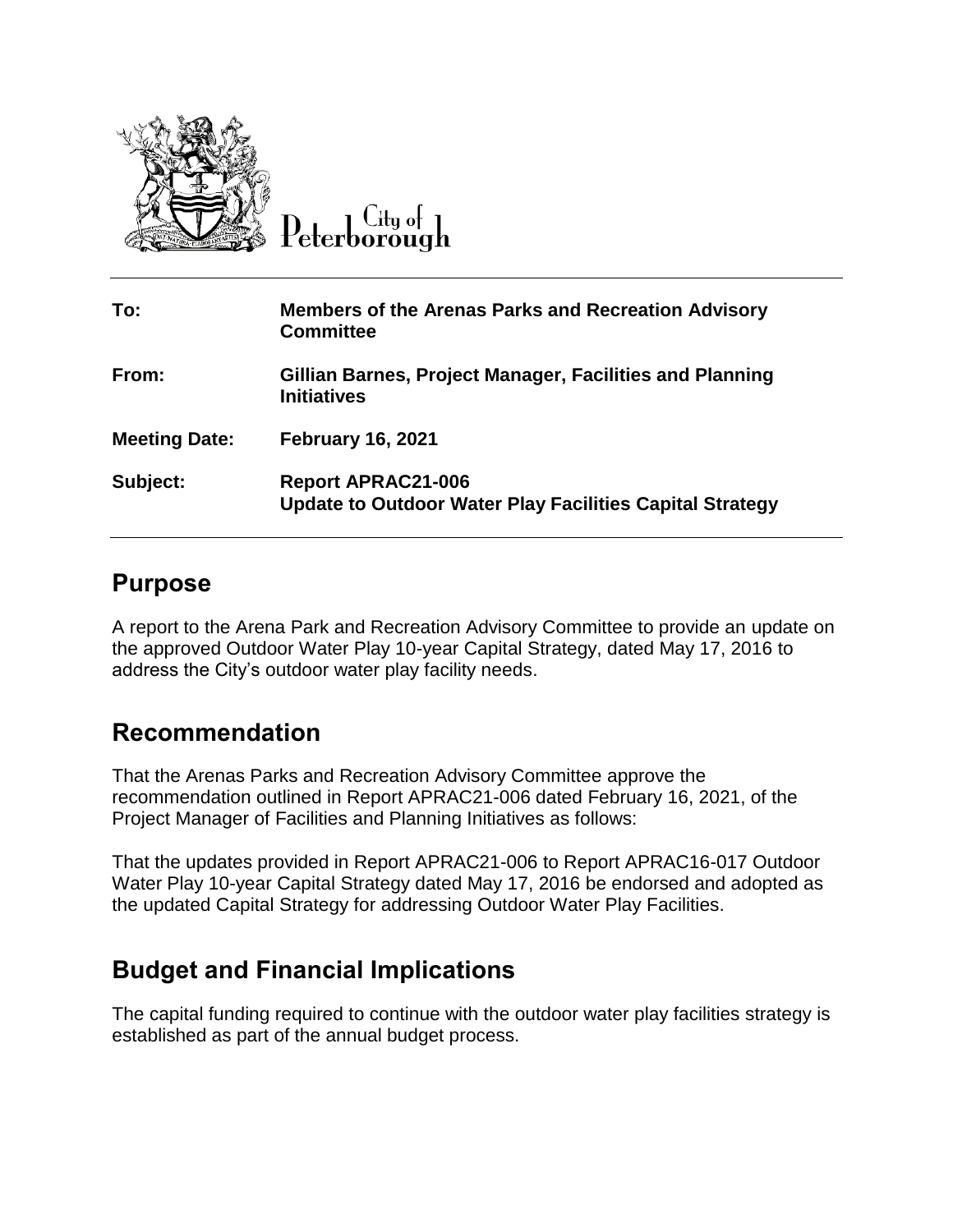# **Background**

Report APRAC16-017 Outdoor Water Play 10-year Capital Strategy was endorsed by the Arena Park and Recreation Advisory Committee on May 17, 2016. The report outlined a strategy to address the various water play facilities needs over a ten-year period. Chart 1 below shows the 2016 approved strategy for conversion of the five supervised existing wading pools to splashpads, identified spray posts requiring updating, and proposed new splashpad locations.

#### **Chart 1 – Outdoor Water Play 10-year Capital Strategy dated May 17, 2016**

| Year | <b>Site</b>                      | <b>Description of Work</b>                                                  | <b>Total</b><br><b>Budget</b><br><b>Amount</b> |
|------|----------------------------------|-----------------------------------------------------------------------------|------------------------------------------------|
| 2017 | <b>Turner Park Wading Pool</b>   | Changeover to Splash Pad                                                    | \$300,000                                      |
| 2018 | Hamilton Park, Olympus<br>Park   | Changeover of Spray Post to Ground Geyser<br>spray feature (\$100,000 each) | \$200,000                                      |
| 2019 | Barnardo Park Wading<br>Pool     | Changeover to Splash Pad                                                    | \$320,000                                      |
| 2020 | Southwest End Park - site<br>TBD | New Splash Pad (similar to King Edward)                                     | \$375,000                                      |
| 2021 | <b>Chelsea Gardens</b>           | Changeover to Splash Pad                                                    | \$360,000                                      |
| 2022 | Knights of Columbus Park         | Changeover to Splash Pad                                                    | \$375,000                                      |
| 2023 | West End Park - site TBD         | Installation of new Splash Pad                                              | \$380,000                                      |
| 2024 | <b>New Parks</b>                 | Installation of mini Ground Geyser (1 per park for<br>3 parks)              | \$360,000                                      |
| 2025 | John Taylor Memorial Park        | Changeover to Splash Pad                                                    | \$400,000                                      |
| 2026 | <b>Beavermead Park</b>           | Installation of new Splash Pad                                              | \$420,000                                      |

### **Capital Strategy Progress Update**

City Council approved \$300,000 in the 2017 capital budget as part of the ten-year capital strategy for outdoor waterplay facilities. This approved budget allowed City staff to successfully secure additional capital funding through the Ontario 150 Community Capital Program Grant with a 50/50 split project funding model. To maximize the funding opportunity, Barnardo Park was selected for a larger scale park improvement project, including the wading pool conversion to a splashpad. The project commenced in Fall 2017 and opened June 2018.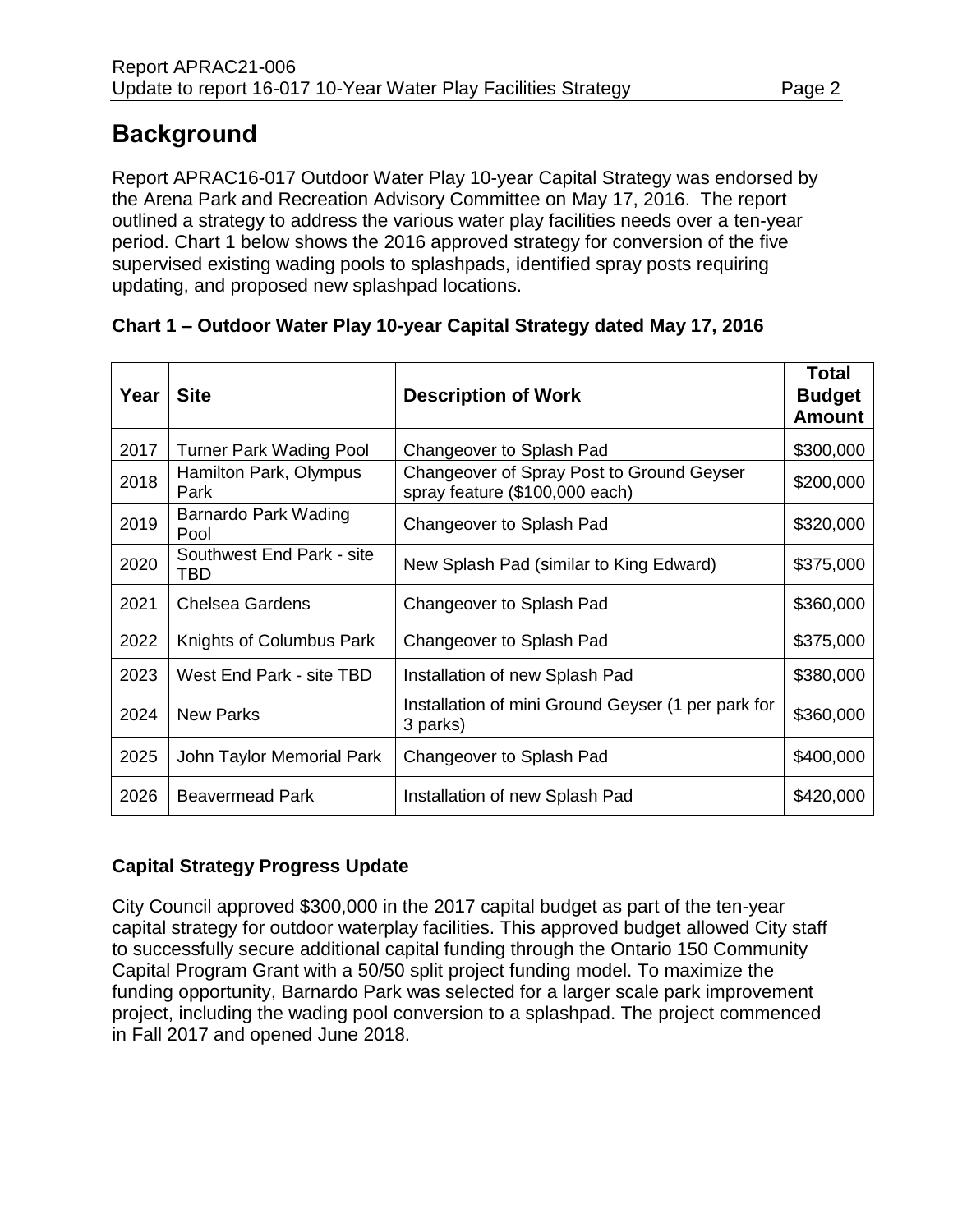City Council approved \$200,000 in the 2019 capital budget relating to the spray posts located at Hamilton Park, and Olympus Park (now named Stillman Park). The two nonoperational spray posts were identified for replacement with a single ground geyser feature. Staff reviewed the condition of each spray post and in both cases the posts sit within an aged concrete pad that is in poor condition and beyond repair. These concrete pads create significant barriers for accessibility and do not meet current accessibility standards. In addition, the current set up in both locations does not conform to current design practices for water drainage. It was determined that replacement of each post is not viable.

Additionally, as part of the 2021 annual capital budget process, the 2021 Turner Park Splashpad project was approved and will commence construction in Fall 2021 as outlined in the 10-Year water play facilities strategy.

#### **Alternate Option to Spray Post Replacements**

Staff is recommending that the 2019 approved capital budget for the spray post replacement project be focused on Hamilton Park, allowing for the removal of the existing concrete pad and non-operational spray post, and installation of a small scale splashpad, designed to current accessible and water management standards.

In Report APRAC16-017, a splash pad installation was not recommended at the Stillman Park location as the Peterborough Zoo and Barnardo Park Splash Pads are in close proximity. Staff recommend continuing to budget for waterplay amenities at Stillman Park, including community consultation, and include further details for water play at this park in a future update to the strategic plan.

The Parks and Open Spaces Strategy, as approved by City Council Report CSRS20- 003 dated February 3, 2020, identified Hamilton Park as requiring improvements. Staff recommendation to create a small scale splashpad at Hamilton Park will complement planned improvements to the parks existing amenities. Waterplay facilities at Hamilton Park will also provide an alternate option to the Kinsmen West splashpad which regularly has high visitor numbers.

#### **Updates to the Outdoor Water Play Capital Strategy**

Chart 2 below provides the updated Outdoor Water Play Capital Strategy. Appendix "A" provides a map identifying the location of Parks with existing waterplay features within the city including wading pools, splash pads, and spray posts. The plan continues to provide a geographically distributed investment in recreation infrastructure and addresses underserved areas.